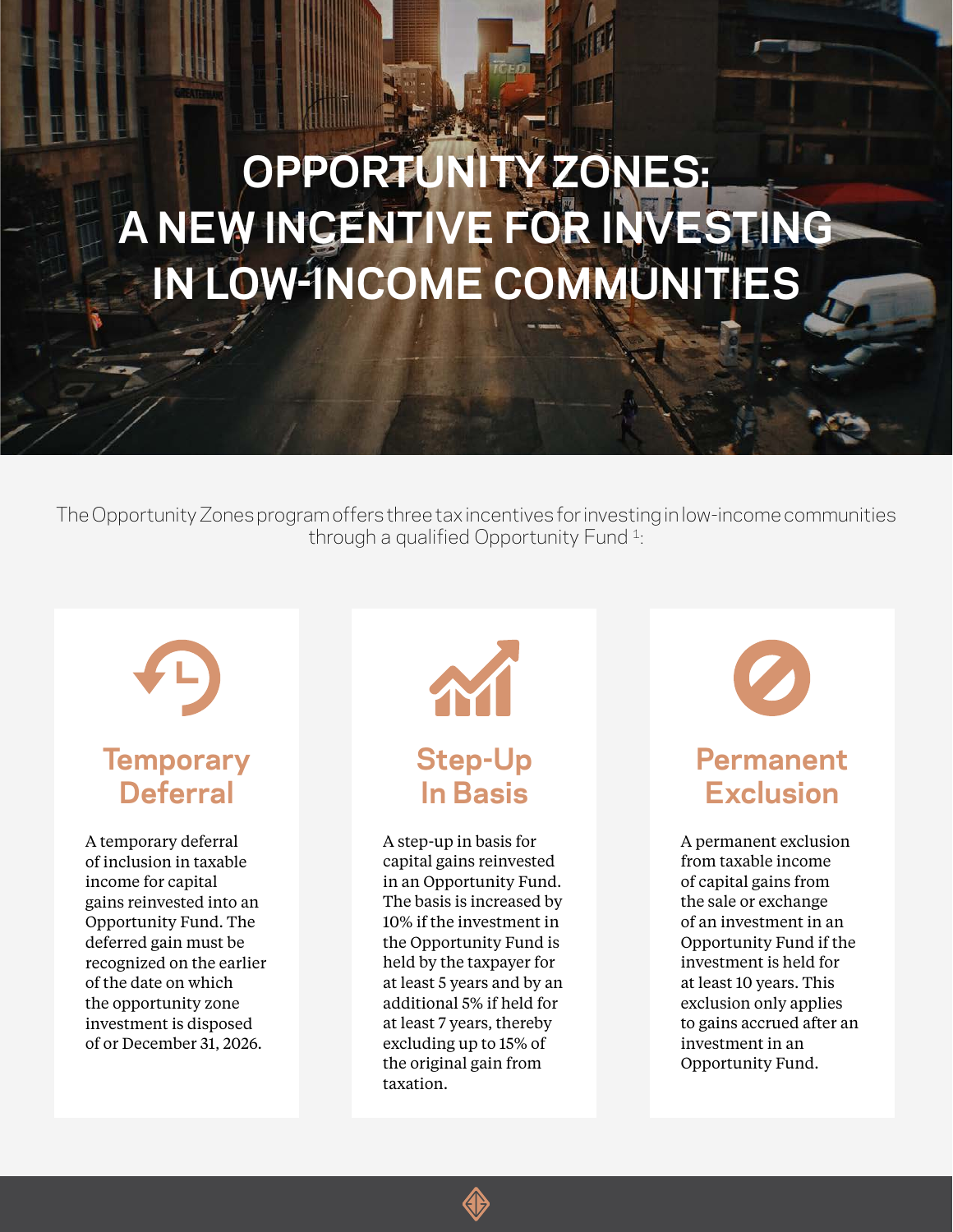

#### **How does a capital gain of \$100 reinvested in 2018 perform over time?**

*\* Note: Assumes long-term federal capital gains tax rate of 23.8%, no state income tax, and annual appreciation of 7% for both the O-Fund and alternative investment.*

The Opportunity Zones program is designed to incentivize patient capital investments in low-income communities nationwide. All of the underlying incentives relate to the tax treatment of capital gains, and all are tied to the longevity of an investor's stake in a qualified Opportunity Fund, providing the most upside to those who hold their investment for 10 years or more.

The figure above and table below illustrate how an investor's available after-tax funds compare under different scenarios, assuming various holding periods, annual investment appreciation of 7%, and a long-term capital gains tax rate of 23.8% (federal capital gains tax of 20% and net investment income tax of 3.8%). For example, after 10 years an investor will see an additional \$44 for every \$100 of capital gains reinvested into an Opportunity Fund in 2018 compared to an equivalent investment in a more traditional stock portfolio generating the same annual appreciation. Table 1 and the examples that follow provide additional information on the tax liabilities and differences in the after-tax annual rates of return.

Table 1. How Investing in an Opportunity Fund Compares to a Traditional Stock Portfolio

| <b>Holding Period</b> | <b>Appreciation Rate</b> | Investment in a<br><b>Stock Portfolio</b> |                              | Investment in an<br><b>Opportunity Fund</b> |                              | Difference in After-Tax<br><b>Annual Rate of Return</b> |
|-----------------------|--------------------------|-------------------------------------------|------------------------------|---------------------------------------------|------------------------------|---------------------------------------------------------|
|                       |                          | Total Tax<br>Liability                    | After-Tax Funds<br>Available | Total Tax<br>Liability                      | After-Tax Funds<br>Available |                                                         |
| 5 Years               | 7%                       | \$31                                      | \$100                        | \$31                                        | \$109                        | 1.9%                                                    |
| 7 Years               | 7%                       | \$35                                      | \$111                        | \$35                                        | \$126                        | 1.8%                                                    |
| 10 years              | 7%                       | \$41                                      | \$1,32                       | \$20                                        | \$176                        | $3.0\%$                                                 |

Scenario: A Capital Gain of \$100 is Reinvested in 2018

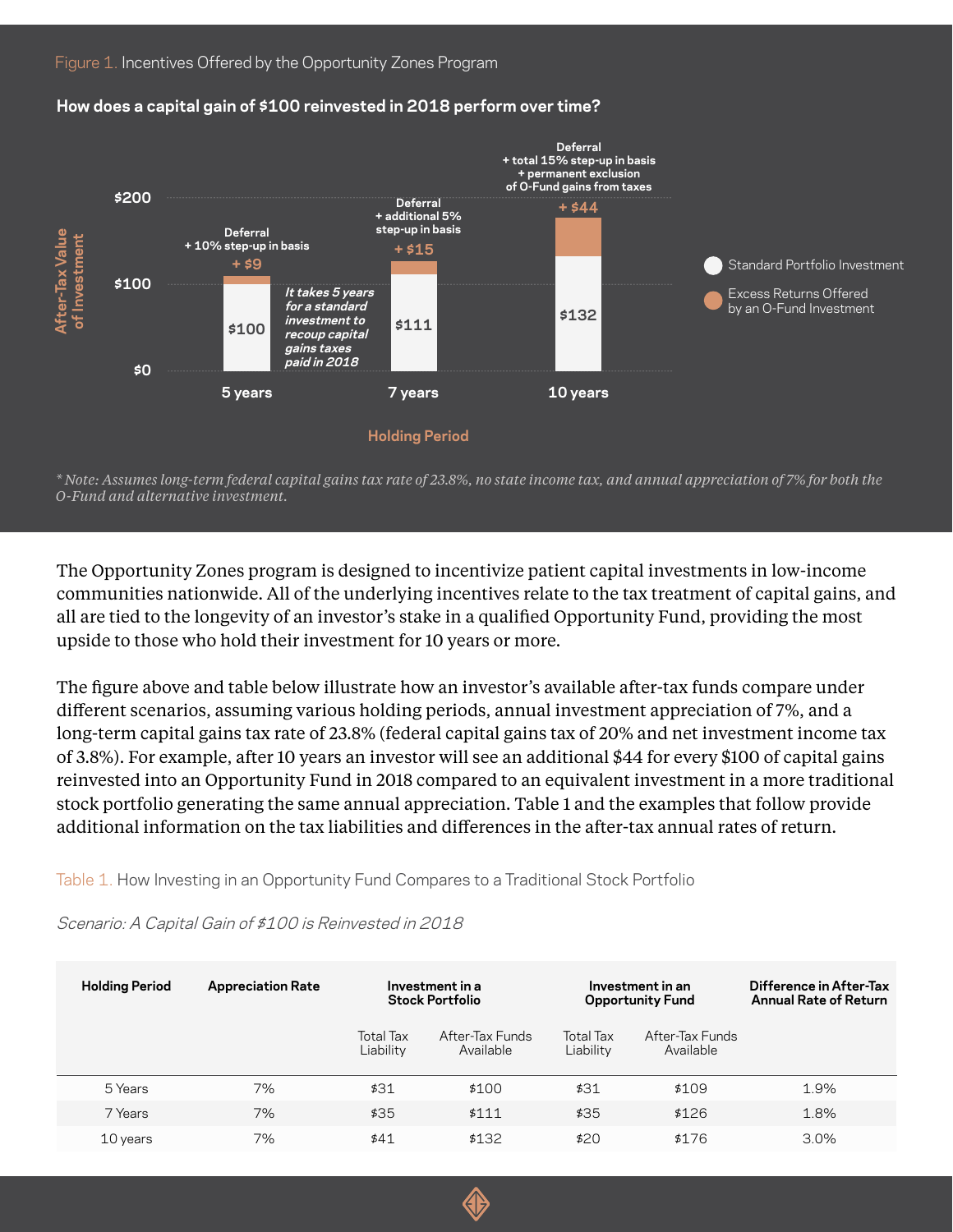## **Example 1: Investor holds the O-Fund stake for 10 years**

Susie has \$100 of unrealized capital gains in her stock portfolio. She decides in 2018 to reinvest those gains into an O-Fund that invests in distressed areas of her home state, and she holds that investment for 10 years. Susie is able to defer the tax she owes on her original \$100 of capital gains until 2026. Further, the basis is increased by 15% (effectively reducing her \$100 of taxable capital gains to \$85). Thus, she will owe \$20 (23.8% of \$85) of tax on her original capital gains when the bill finally comes due. In addition, since she holds her O-Fund investment for at least 10 years, she owes no capital gains tax on its appreciation. Assuming that her O-Fund investment grows 7% annually, the after-tax value of her original \$100 investment in 2028 is \$176. Susie has enjoyed a 5.8% effective annual return, compared to the 2.8% an equivalent non-O-Fund investment would have delivered.

*Total tax bill in 2028: \$20 After-tax value of investment in 2028: \$176 Effective after-tax annual return on \$100 capital gain in 2018: 5.8%*

### **Example 2: Investor holds the O-Fund stake for 7 years**

As in Example 1, in 2018 Susie rolls over \$100 of capital gains into an O-Fund. She holds the investment for 7 years, selling in 2025. As in Example 1, she temporarily defers the tax she owes on her original capital gains and steps-up her basis by 15%, so that in 2025 she will owe \$20 (23.8% of \$85) of tax on her original capital gains. Unlike Example 1, however, Susie will owe capital gains tax on the appreciation of her O-Fund investment, since she holds the investment for less than 10 years. Assuming that her O-Fund investment grows 7% annually, in 2025 Susie will owe \$15 (23.8% of \$61) of tax on the O-Fund investment's capital gain. Susie did not take full advantage of the Opportunity Zone program but nevertheless received a 3.3% effective annual return compared to the 1.5% an equivalent non-O-Fund investment would have delivered.

*Total tax bill in 2025: \$35 After-tax value of investment in 2025: \$126 Effective after-tax annual return on \$100 capital gain in 2018: 3.3%*

### **Example 3: Investor holds the O-Fund stake for 5 years**

As in Example 1, in 2018 Susie rolls over \$100 of capital gains into an O-Fund. She holds the investment for 5 years, selling in 2023. As in Example 1, she can temporarily defer the tax she owes on her original capital gains, but her step-up in basis is only 10%, so that in 2023 she will owe \$21 (23.8% of \$90) of tax on her original capital gains. As in Example 2, Susie enjoys no exemption from capital gains tax on the appreciation of her O-Fund investment, since she holds the investment for less than 10 years. Assuming that her O-Fund investment grows 7% annually, in 2023 Susie will owe \$10 (23.8% of \$40) of tax on the O-Fund investment's capital gain. Susie did not take full advantage of the Opportunity Zone program but nevertheless received a 1.8% effective annual return on her initial capital gains compared to the -0.1% effective annual return an equivalent non-O-Fund investment would have delivered.

*Total tax bill in 2023: \$31 After-tax value of investment in 2023: \$109 Effective after-tax annual return on \$100 capital gain in 2018: 1.8%*